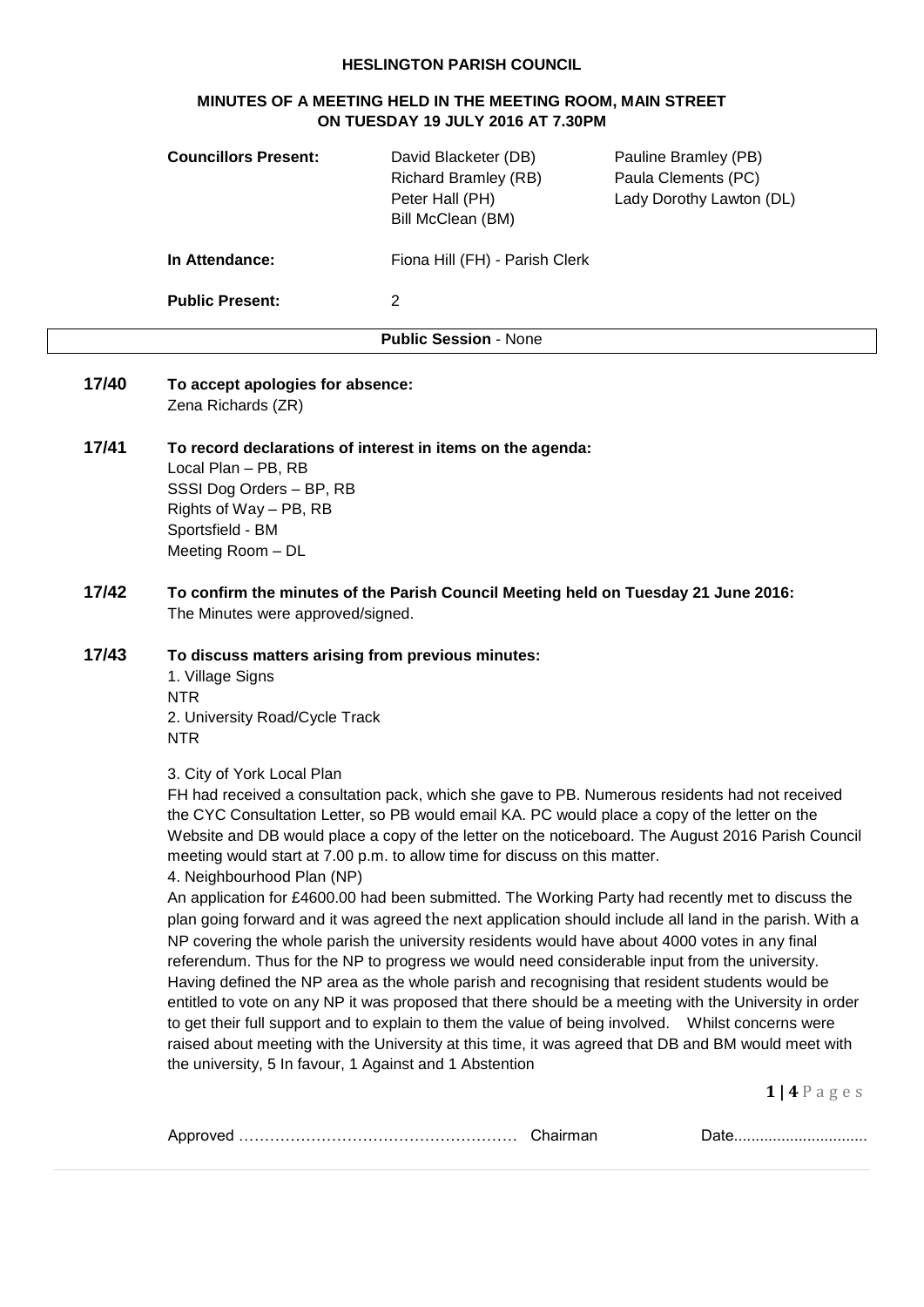5. Article 4 (2) Direction NTR 6. CYC Community Governance Review NTR 7. Parish Council Vacancy NTR

### **17/44 To Discuss, if necessary, long-standing matters:**

1. Appearance of village

DB reported that the bench refurbishment would be completed shortly

1.1 Litter/Dog Bins

The bin was not in place, so KA would chase up

1.2 The Lodge Residential Home – Parking/Obstruction

PB/DB reported that following a visit no further options have been identified at this time

2. Rights of way - NTR

3. SSSI - Cllrs reported dogs running wild on The Tilmire, FH was asked to contact the CYC Dog Warden

- 4. Highway Matters NTR
- 5. Major Events Yorkshire Marathon/Tour de Yorkshire NTR
- 6. University of York NTR
- 7. HMOs NTR
- 8. Elvington NTR
- 9. Communication Website/Newsletter/Broadband/Notice board NTR

### **17/45 To receive any matters raised by members of public:**

- Residents had cause to contact the police due to disturbance caused by students 8-10 and 16 June 2016. The students were from the flat above the post office. Items, including a bed, were removed from a nearby skip. An apology via email was read out at the meeting.
- Charles XII Public House, had been visited by CYC Environment Dept due to loud music playing late at night.

#### **17/46 To report and make relevant recommendations on new planning applications:**

Letter A:We support the application

Letter B:We have no objections

Letter C:We do not object but wish to make comments or seek safeguards as set out overleaf Letter D:We object on the planning grounds set out overleaf

The Parish Council discussed these planning applications and FH was asked to respond as follows:

- 1. 16/01613/TCA 9 Hall Park Letter B – No Objection
- 2. 16/ 1624/OUT Pool Bridge Farm, Wheldrake Lane, Crockey Hill Letter B – No Objection

#### **17/47 To report planning decisions by City of York Council:** None

## **17/48 To receive reports from representatives of following outside bodies:**

1. Ward Councillors NTR

**2 | 4** P a g e s

|  |  | <u> UUW</u> |
|--|--|-------------|
|--|--|-------------|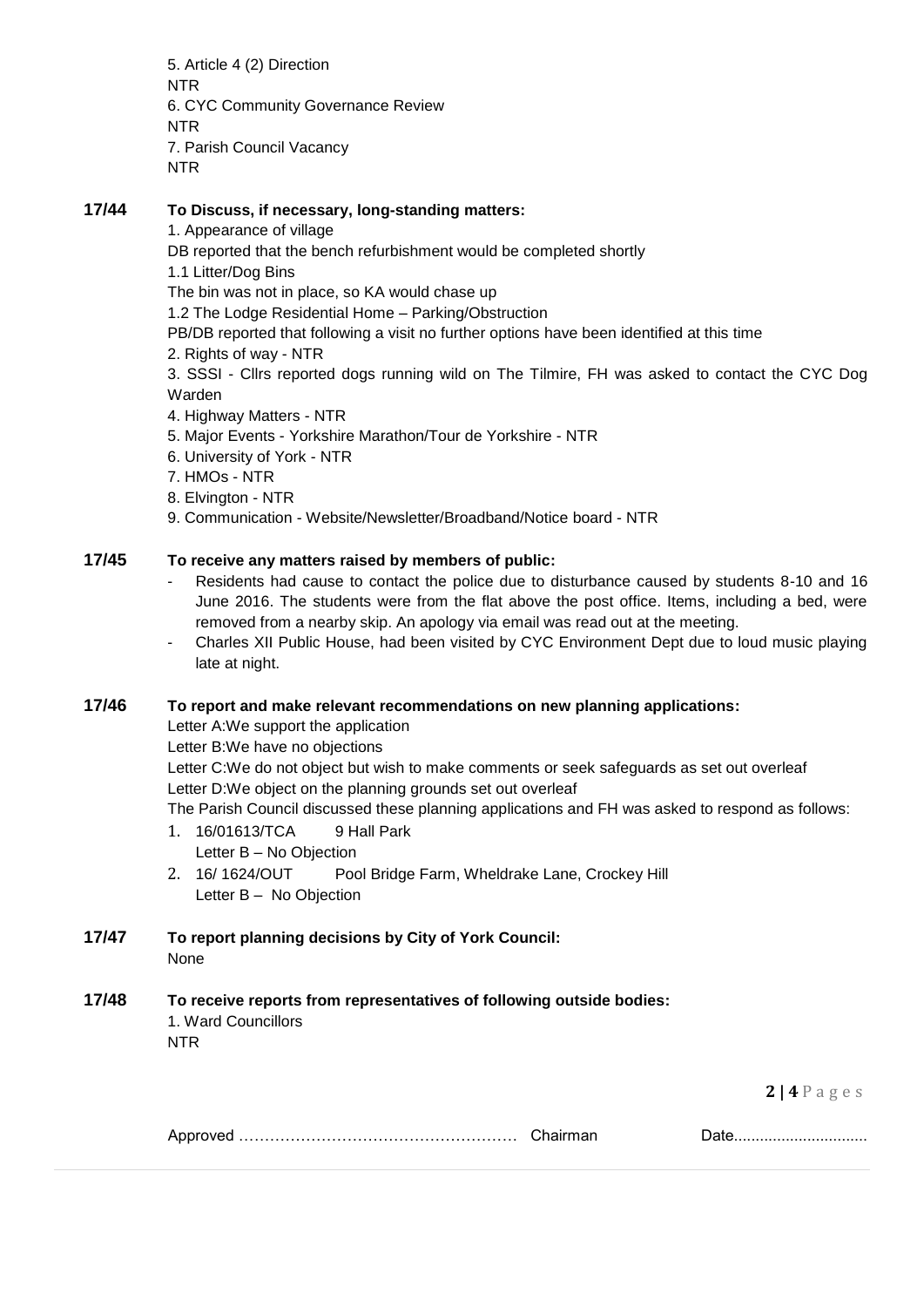2. North Yorkshire Police: Report cover period 15th June – 12th July 2016 Anti Social Behaviour:

7th July: Report of a male who has been sleeping in a caravan off Common Lane, this is a static caravan and is owned by a local resident.

Crimes - No Crimes during the period

Roads - Vehicle stopped on A64, driver no insurance. MISC.

2 x Abandoned calls from different numbers at different times, both were calls in error from people walking with mobile phones in their pockets.

2 x Concerns for Safety, both occasions officers attend and all is in order.

University Crimes

2 x Crime "Thefts"

1 x Crime "Sexual"

3. Heslington East Community Forum

NTR

4. Good Neighbours Forum

PB reported that the previous minutes had now been corrected

5. Ouse and Derwent Drainage Board

NTR

6. Sports Field

NTR

7. York Environment Forum

**NTR** 

8. Alms Houses

NTR

9. The Meeting Room

DL reported that the finger post was now in place

10. Fulford & Heslington Ward Team Meeting

Posters were on notice board

## **17/49 To receive any new correspondence received by the council:**

Request for funds towards a defibrillator to be sited at the cricket field Unanimously Agreed £200.00

## **17/50 To receive matters raised by members:**

- Professional Dog Walkers on The Tilmire and The Outgang FH would write to the CYC Dog Warden/Rights Of Way Officer to seek advice

## **17/51 To discuss matters raised by Parish Clerk/Responsible Financial Officer:**

1. Bookkeeping records for year ending 31 Mar 16 to date

The financial report was circulated around Cllrs, but there was an error with the FY Best Estimate, so FH would correct.

2. Internal Control Check(s)

See completed/signed sheet in finance file

3. Internal Audit

FH was awaiting the written report

3.1 Risk management

FH advised this was still WIP

**3 | 4** P a g e s

Approved ……………………………………………… Chairman Date...............................